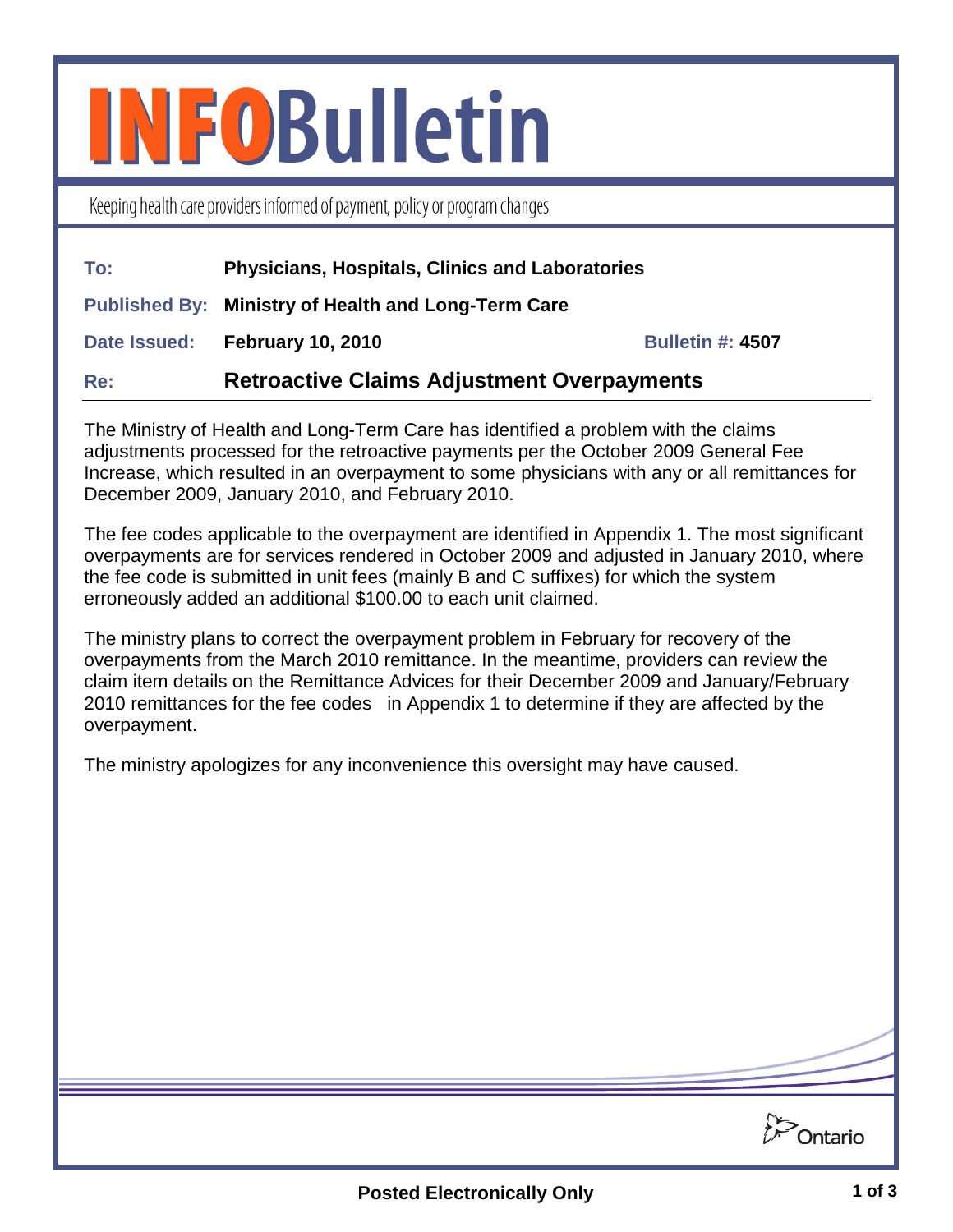## **Appendix 1: Fee Codes Applicable to the Overpayment Error: Fee Code Description** E004C Controlled Hypotension-Anaes- (Extra) E201C Same as E200 (excision of skin, with or without partial excision of the orbicularis oculi muscle) plus removal of orbital fat and/or major lid fold reconstruction - one lid

- E340C Ear-Middle-Extracochlear (Round Window) Perm. Prosthesis
- E420B Evenings (17:00h 24:00h) Monday to Friday or daytime and evenings on Saturdays, Sundays or Holidays - increase the total assistant's fee by
- E420C Trauma premium
- E793B Laparoscopic or laparoscopic assisted, to R905 add 25%
- E862B Retropubic Urethropexy for Stress Incontinence when performed laparoscopically, to S549 or S546 add 25%
- J041A Percutaneous removal of intravascular and intraureteric foreign bodies
- K001A Detention per full quarter hour
- K101A Ground ambulance transfer with patient per quarter hour or part thereof
- K102A Detention for the Transport of Donor Organs Per quarter hour or part thereof(not eligible for payment with K001)
- K112A Return trip without patient to place of origin following air or ground ambulance transfer, per half hour or major part thereof
- K887A CTO initiation including completion of the CTO form and all preceding CTO services directly related to CTO initiation
- K888A CTO supervision including all associated CTO services except those related to initiation or renewal per unit
- M013A Partial septorhinoplasty (excluding osteotomies)
- M013C Partial septorhinoplasty (excluding osteotomies)
- M014A Septorhinoplasty
- M014C Septorhinoplasty
- R026C Scar Revision any method of closure Up to 2.5 cm other areas
- R029B Scar Revision any method of closure Greater than 10 cm other areas
- R029C Scar Revision any method of closure Greater than 10 cm other areas
- R110B Reduction mammoplasty (female, to include nipple transplantation or grafting) unilateral
- R110C Reduction mammoplasty (female, to include nipple transplantation or grafting) unilateral
- R112C Augmentation mammoplasty unilateral
- R993C Turmour-Excision-Not specifically listed-I.C.